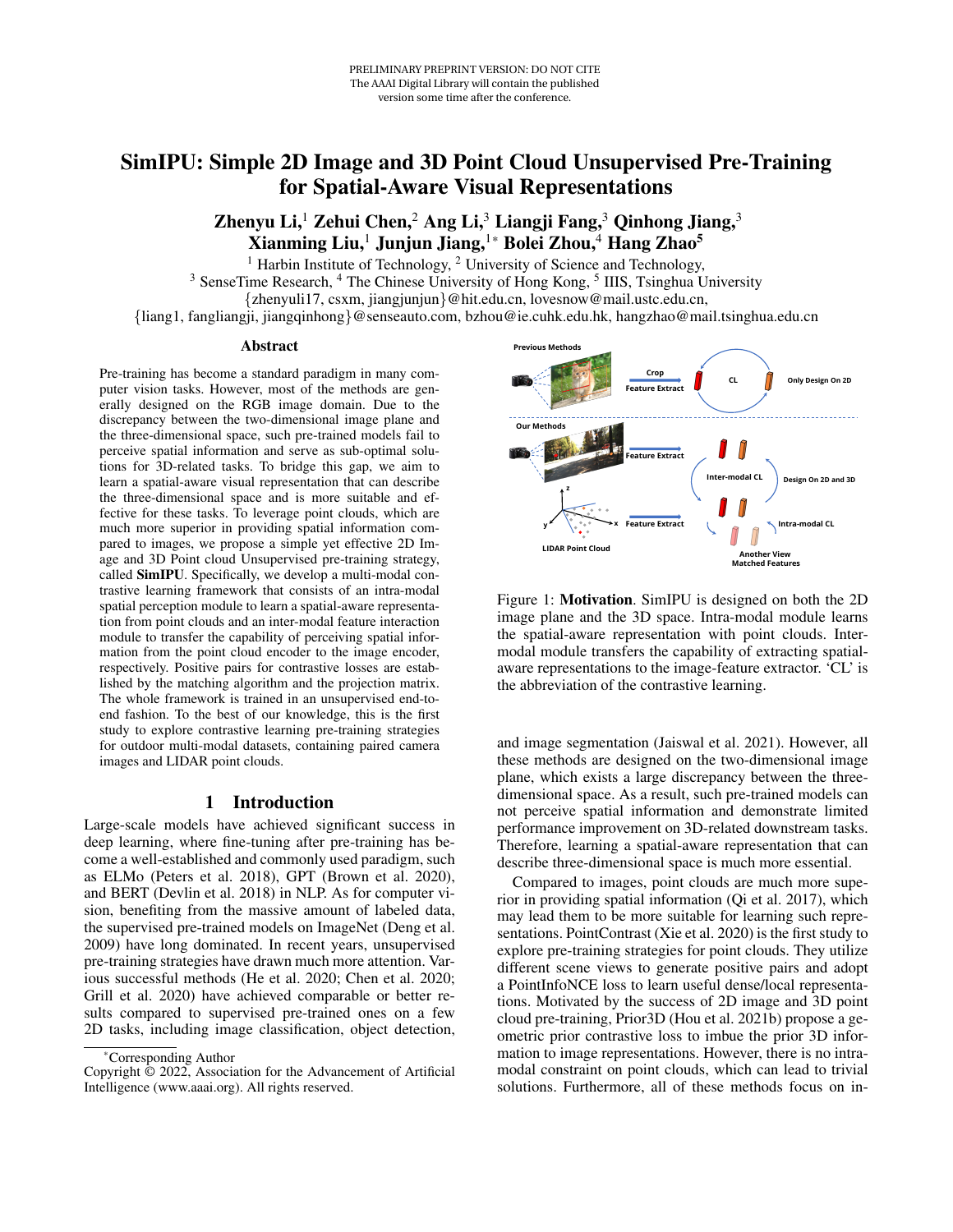door RGB-D data, where point clouds are reconstructed by the depth value. As for the outdoor scene, the point cloud provided by LIDAR contains more noise and massive background points. It also lacks point-to-point correspondences, which makes the design of pre-training methods tougher.

In this paper, we develop a simple yet effective 2D image and 3D point cloud unsupervised pre-training framework for outdoor multi-modal data (*i.e.,* paired images and LIDAR point clouds) to learn spatial-aware visual representations. To solve the aforementioned problems, our method explicitly imposes the contrastive loss on point-cloud features to guarantee models to learn spatial-aware representations. We harness more robust and informative global features and apply the Hungarian algorithm and the projection matrix to associate the matching correspondences. To the best of our knowledge, this is the first study to explore pretraining strategies for outdoor multi-modal data.

Specifically, the framework consists of an intra-modal spatial perception module and an inter-modal feature interaction module. In terms of the spatial perception module, we adopt an intra-modal contrastive learning method to learn spatial-aware representations with point clouds. We utilize global transformation to yield two views of a point cloud and adopt an encoder to extract the global features. Then, the Hungarian algorithm is applied to establish the matching correspondences between the downsampled points. A contrastive loss serves to push the distances of matched point features closer. The certain equivariance learned from random geometric transformation leads to a spatial-aware representation. As for the feature interaction module, we adopt a similar contrastive learning strategy to transfer prior spatial knowledge from the point-cloud encoder to the image encoder. Therefore, positive pairs between image features and point-cloud global features are established through the projection process from LIDAR to the camera. Since both features are global representations, alignment is achieved on the fly. Benefiting from the inter-modal interaction, the image encoder can gradually acquire the capability of extracting spatial-aware representations. In the pre-training stage, the whole framework is trained in an unsupervised end-toend fashion. Our contributions are summarized as follows:

- We propose a simple yet effective pre-training method, termed SimIPU. It exerts the advantages of massive unlabeled multi-modal data to learn spatial-aware visual representations that can further improve the model performance on downstream tasks. To the best of our knowledge, this is the first study to explore contrastive learning pre-training strategies for outdoor multi-modal data.
- We develop a Multi-Modal Contrastive Learning framework, which consists of an intra-modal spatial perception module and an inter-modal feature interaction module.
- Our method significantly outperforms other pre-training counterparts when transferring the models to 3D-related downstream tasks, including 3D object detection (2.3% AP), monocular depth estimation (0.12m RMSE) and monocular 3D object detection (0.6% AP).

# 2 Related Work

#### 2.1 2D Self-supervised Representation Learning

Pretext task and contrastive learning are two key points of 2D self-supervised representation learning. There is a wide range of tasks that have been designed to learn useful visual representations, including colorization (Zhang, Isola, and Efros 2016), inpainting (Pathak et al. 2016), spatial jigsaw puzzles (Noroozi and Favaro 2016), and discriminate orientation (Gidaris, Singh, and Komodakis 2018). Although the improvement is limited, these methods provide a possibility to achieve performance gains from pre-training strategies. SimCLR and SimCLR v2 (Chen et al. 2020) makes a breakthrough. They groundbreakingly proposed a discrimination pretext task. Contrastive loss is applied for pushing away the feature distances of different instances. MoCo and its improved version MoCo v2 (He et al. 2020) further utilize a memory bank to alleviate the constraints on large batch size. Beyond contrastive learning, BYOL (Grill et al. 2020) relies only on positive pairs, but it does not collapse in case a momentum encoder is used. All these methods are designed on the image plane and can be suboptimal solutions for 3D-related downstream tasks. To circumvent the need for spatial-aware representations, some methods propose to learn representations from videos by using ego-motion as supervisory signal (Jayaraman and Grauman 2015; Agrawal, Carreira, and Malik 2015; Lee et al. 2019) and self-supervised depth estimation (Jiang et al. 2018). In this paper, we aim to further explore contrastive pre-training strategies following the successful trend of contrastive learning.

### 2.2 3D Self-supervised Representation Learning

Inspired by the success of 2D self-supervised representation learning, PointContrast (Xie et al. 2020) introduces a contrastive pretext task in a 3D paradigm. Driven by indoor point cloud data properties, the same points in different frames compose positive pairs and are used for contrastive learning. To make full use of the point cloud data, Contrast Context (Hou et al. 2021a) proposes to adopt a ShapeContext descriptor to divide the scene, which provides more negative pairs for contrastive learning and improve the effectiveness of pre-training models. CoCoNets (Lal et al. 2021) further explores self-supervised learning of amodal 3D feature representations agnostic to object and scene semantic content. The above methods focus on indoor RGB-D data. As for outdoor LIDAR point clouds, Pillar-Motion (Luo, Yang, and Yuille 2021) propose a self-supervised pillar representation learning method that makes use of the optical flow extracted from camera images. Since the LIDAR point clouds lack point-to-point correspondences, there are fewer contrastive learning methods for pre-training.

### 2.3 Multi-modal Representation Learning

Much effort has been made into multi-modal representation learning. Based on paired image and text, (Yuan et al. 2021) propose a unified multi-modality contrastive learning framework to learn useful visual representations. Motivated by the success of 2D image and 3D point cloud pre-training,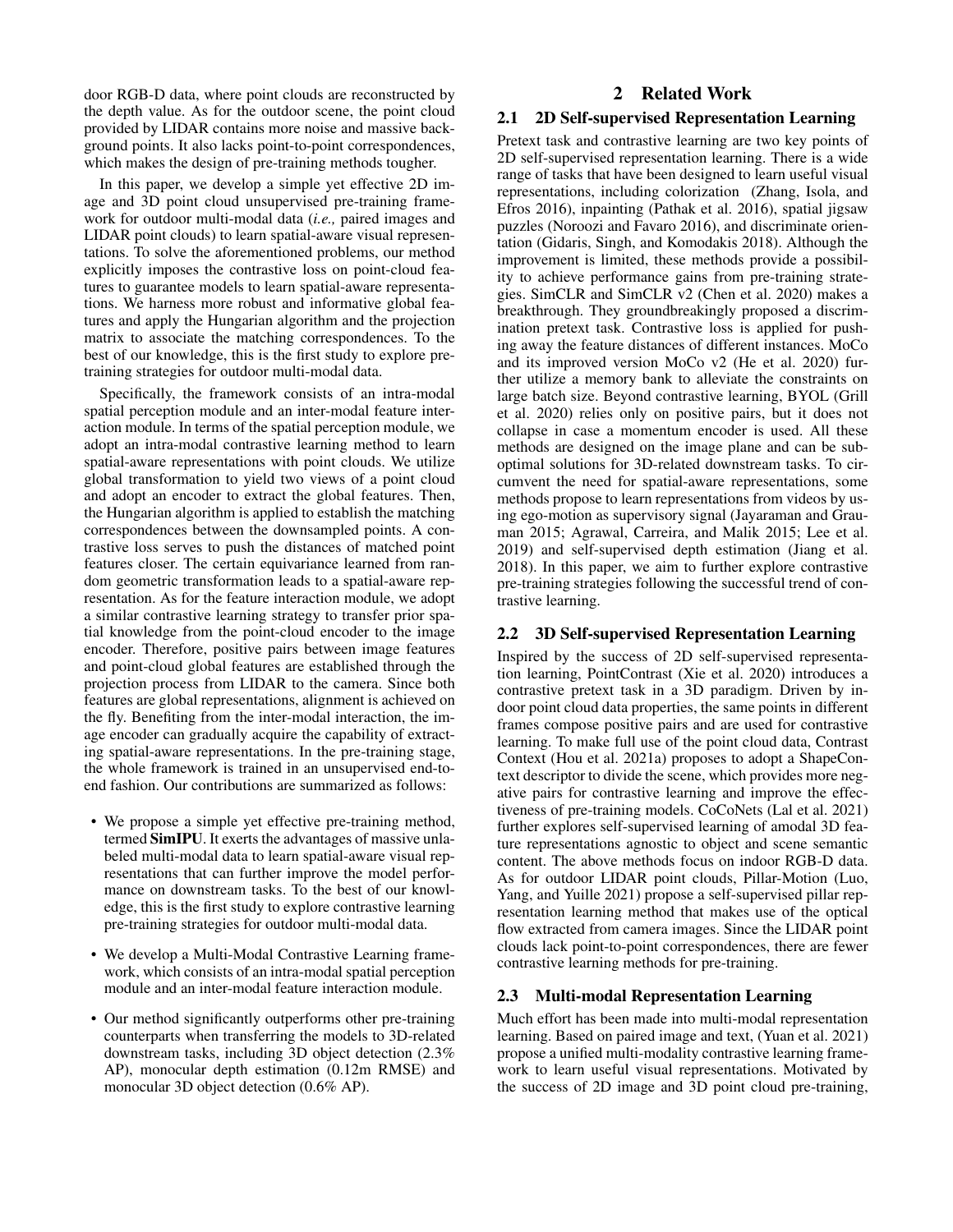

Figure 2: Framework of SimIPU. Matched pairs are in the same color. The whole framework is trained in an end-to-end manner. (a) Intra-Modal Spatial Perception Module: We utilize set abstraction layers to extract global point cloud features and downsample points (results are in color) from different views. The Hungarian Algorithm is applied to match the downsampled points according to locations. (b) Inter-Modal Feature Interaction Module: We adopt a standard ResNet-50 to extract global image features. Projection matrix from point cloud to image plane establish the association between positive pairs. (c) Contrastive Loss: Contrastive losses are applied to push closer the distances of matched pair features.

Pri3D (Hou et al. 2021b) further explore multi-modal pretraining methods to enhance the visual representation learning with indoor RGB-D data. Dense/local representations are learned, which boosts the performance of downstream tasks. However, there is no intra-modal constraint on point clouds, which can lead to trivial solutions and limit performance improvement. On the contrary, (Liu et al. 2021) propose a method to imbue the image prior to the 3D representation. All these methods motivate us to further explore multimodal pre-training strategies for more challenging outdoor multi-modal data.

# 2.4 3D Visual Tasks

We utilize three 3D visual tasks to evaluate the effectiveness of our method, which are fusion-based 3D object detection, monocular depth estimation, and monocular 3D object detection. Fusion-based 3D object detection methods (Zhang, Wang, and Change Loy 2020; Sindagi, Zhou, and Tuzel 2019; Liang et al. 2019; Wang et al. 2020) combine the image and point cloud modality and learn the interaction between them. By exert multi-modal data, they achieve satisfying results compared to methods that only utilize point cloud data. In this paper, we mainly focus on this task and design extensive experiments to show the effectiveness of our method. For monocular depth estimation and monocular 3D object detection, which are two challenging 3D-related visual tasks on a single image modality, many methods (Eigen and Fergus 2015; Bhat, Alhashim, and Wonka 2021; Lyu et al. 2020; Wang et al. 2021) are proposed to improve the model performance. We execute experiments on these two tasks, which only utilize the single image modality to further evaluate the generalization of SimIPU.

# 3 Method

In this section, we introduce our self-supervised pre-training pipeline in detail. First, to motivate the necessity of this multi-modal method, we conduct a pilot study to determine

what kind of pre-training strategy we need in the downstream task that we are mainly focusing on: fusion-based 3D objection detection (Section 3.1). Then, we introduce our multi-modal self-supervised pre-training framework, including an Intra-Modal Spatial Perception module (Section 3.2), and an Inter-Modal Feature Interaction module (Section 3.3). The overview of the proposed framework is shown in Fig. 2.

#### 3.1 Pilot Study: Is 2D pre-training Useful?

Previous fusion-based 3D objection detection methods utilize different kinds of pre-trained 2D feature extractors, including scratch models, ImageNet supervised classification pretrained models in (Chen et al. 2017; Liang et al. 2019; Wang et al. 2020), and 2D detection pre-trained models in (Sindagi, Zhou, and Tuzel 2019), to initialize the backbone. However, there has been no discussion about which pre-training strategy can further improve the model performance on 3D object detection. To fill this blank, we execute this pilot study to assess the effect of different pre-trained models on fusion-based 3D object detection.

We adopt the state-of-the-art fusion-based 3D object detection method MVXNet (Sindagi, Zhou, and Tuzel 2019) with Moca (Zhang, Wang, and Change Loy 2020) as our baseline, and train models on the KITTI (Geiger, Lenz, and Urtasun 2012) dataset. We only change different pre-trained 2D feature extractor weights when initialization and keep all the other training settings the same. The results are shown in Fig. 3. Critically, one can observe that pre-training models cannot improve the performance of the downstream task. These results suggest that the discrepancy between the twodimensional image plane and three-dimensional space exists. All these pre-trained methods are designed on the 2D domain, which leads to sub-optimal solutions for the fusionbased 3D task.

Is there any way to learn a spatial-aware visual representation that is beneficial to 3D tasks? Without any label, it is ex-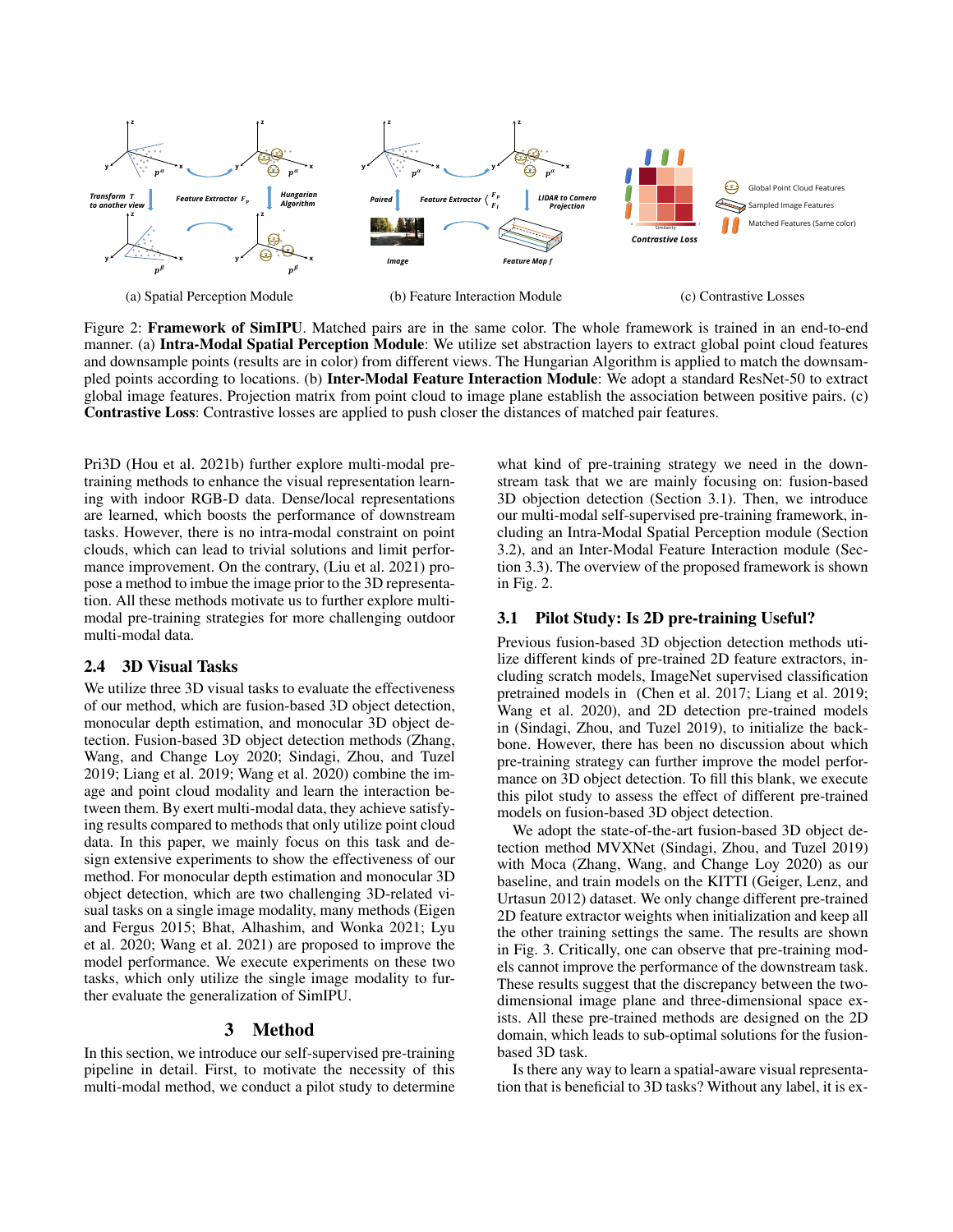

Figure 3: Pilot Study Results. In KITTI 3D object detection experiments, we adopt different pre-trained models, such as A. Scratch, B. 2D detection on CityScapes, C. 2D detection on KITTI, D. Supervised pre-trained on ImageNet, E. Moco-v2 on ImageNet, F. DenseCL on ImageNet, and G. Our method on KITTI, to initialize the backbones.

tremely tough to directly learn such representations with the single image modality. Driven by massive multi-modal data, we can achieve it via multi-modal contrastive learning in an indirect manner. Specifically, we propose an intra-modal spatial perception module to learn a spatial-aware representation from point clouds and an inter-modal feature interaction module to transfer the capability of space perception to the image encoder.

#### 3.2 Intra-Modal Spatial Perception Module

We design the intra-modal contrastive learning module to pre-train a spatial-aware global representation with point clouds. The framework is shown in Fig. 2a. A key observation is that features at the same location in different views should be similar.

To yield two different views of a point cloud, we sample a random 3D geometric transformation  $T$  to transform a given point cloud  $p^{\alpha} \in R^{n \times c}$  into another view  $p^{\beta} \in R^{n \times c}$ :

$$
p^{\beta} = T(p^{\alpha}),\tag{1}
$$

where  $n$  is the point number in a scene, and  $c$  is the channel of raw point features, which normally includes the 3D location and reflection rate. The superscript  $\alpha$  and  $\beta$  indicate two different views. In this work, we mainly consider the rigid transformation  $T$ , including rotation, translation, and scaling.

On completion of constituting two different views, we extract the global point cloud features by a PointNet++ (Qi et al. 2017) encoder. Specifically, we apply several set abstraction layers for downsampling and extracting global context representations, which can be mathematically written as:

$$
l^{\alpha}, f^{\alpha} = F_P(p^{\alpha}), \ l^{\beta}, f^{\beta} = F_P(p^{\beta}), \tag{2}
$$

where  $l$  and  $f$  are the location and feature of downsampled points, respectively.  $F_P$  is the point cloud feature extractor. Note that our method is different from pre-training methods for indoor point clouds, which mainly focus on dense/local representations (Xie et al. 2020; Hou et al. 2021a,b). Since the outdoor data contains much more noise and massive background points, we utilize the global features to enhance

the quality of the extracted representations. Therefore, during the feature extraction, meaningless information can be gradually filtered by the random sample strategy and the set abstraction layers. As a result, the spatial-aware representations will be well preserved, which results in certain spatial prior knowledge to transfer to the image encoder. Furthermore, random sampling can make the same point cloud generate different sampled points, which can improve the utilization of point cloud data and the effectiveness of the representation learning.

However, extracting global features can introduce random properties, which leads to the inevitable mismatching of downsampled points. To construct positive pairs for contrastive learning, we utilize the Hungarian algorithm to achieve the positive correspondence matching  $M_1$ . The cost matrix of the bipartite assigning algorithm is computed by the  $l_2$ -norm distance between the downsampled points in two different views:

$$
M_1 = assign(cost = distance(T(l^{\alpha}), l^{\beta})).
$$
 (3)

Here, we apply the same transformation  $T$  in Eq.1 to align the coordinates for the distance computation. The Hungarian algorithm can guarantee a favorable global-optimal matching and solves the problem of the lack of correspondences in outdoor multi-modal data.

After establishing the correspondence, we adopt the constrastive loss to push in the distance between the features of matched points. As for each matched pair  $(i, j) \in M_1$ , point feature  $f_i^{\alpha}$  will serve as the query and  $f_j^{\beta}$  will serve as the positive key  $k^+$ . We treat point feature  $f_k^{\beta}$  where  $(\cdot, k) \in M_1$  and  $k \neq j$  as negative keys. We calculate the intra-modal contrastive loss as:

$$
L_{intra} = -\sum_{(i, j) \in M_1} \log \frac{\exp (f_i^{\alpha} \cdot f_j^{\beta} / \tau)}{\sum_{(\cdot, k) \in M_1} \exp (f_i^{\alpha} \cdot f_k^{\beta} / \tau)},\tag{4}
$$

where  $\tau$  is the temperature factor.

The intra-modal contrastive loss can push in the feature distance on a similar location of different views. Such a certain equivariance learned from random geometric transformation engenders a spatial-aware representation.

#### 3.3 Inter-Modal Feature Interaction Module

To enable the image encoder the capability of perceiving spatial space, we propose the Inter-Modal Feature Interaction module, where the image feature extractor can gradually learn spatial-aware representations by embracing the inter-modal interaction. The framework is shown in Fig. 2b.

Following most of the contrastive learning methods, we adopt a standard ResNet-50 as the default image backbone to extract global feature maps from given images:

$$
f = F_I(I), \tag{5}
$$

where  $f, F_I, I$  are the feature map, image feature extractor, and the input image, respectively.

Given the camera parameter  $C$ , we can establish the positive correspondences between the downsampled points  $(1^{\alpha}, f^{\alpha})$  in Eq.2 and the image feature maps f in Eq.5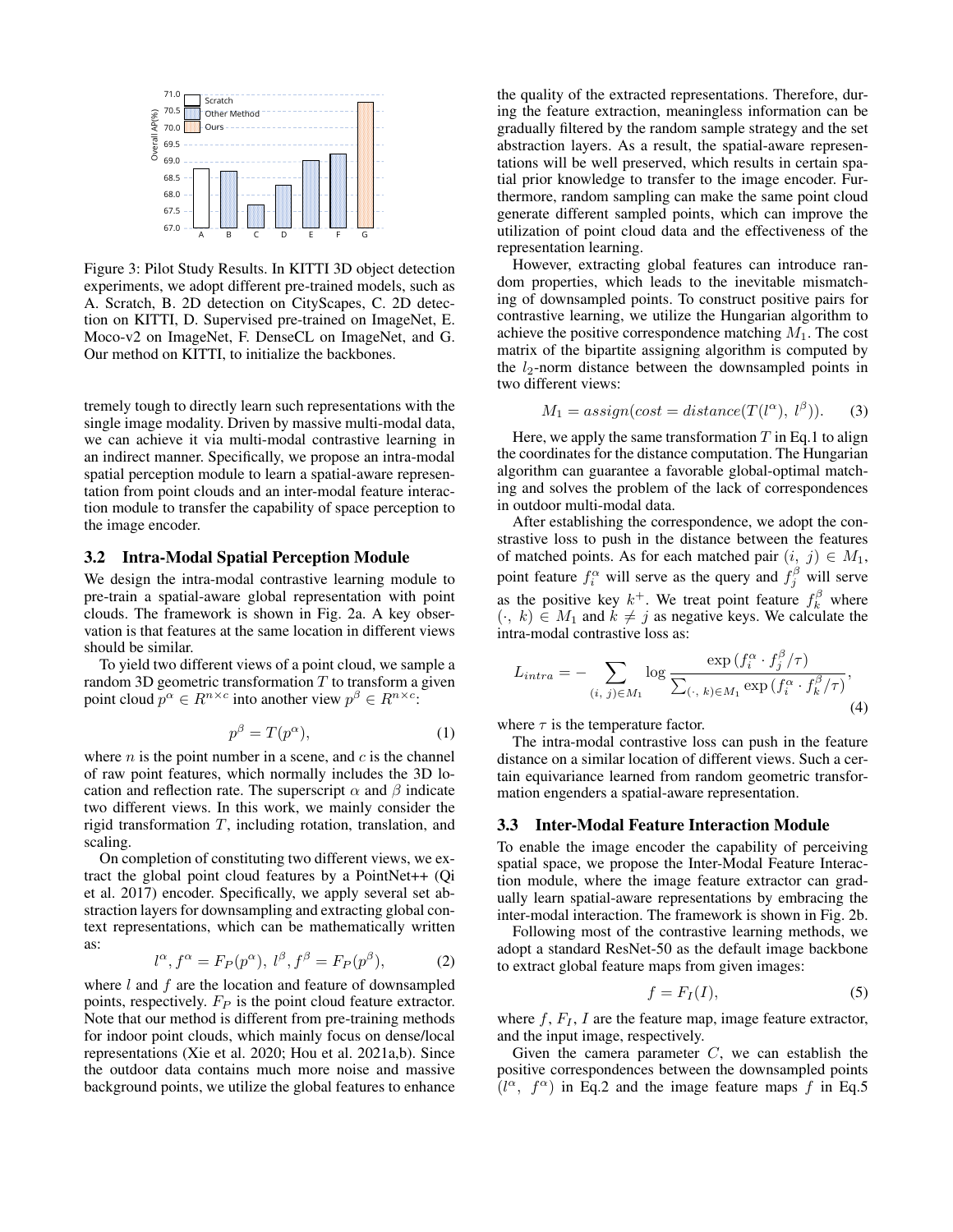| Pre-train    | $CarAP3D(\%)$ |         |         | Pedestrian AP <sub>3D</sub> $(\%)$ |                   |                 | Cyclist AP <sub>3D</sub> $(\%)$                   |             |         | Overall $AP_{3D}(\%)$ |       |       |
|--------------|---------------|---------|---------|------------------------------------|-------------------|-----------------|---------------------------------------------------|-------------|---------|-----------------------|-------|-------|
|              | Easy          | Mod.    | Hard    | Easy                               | Mod.              | Hard            | Easy                                              | Mod.        | Hard    | Easy                  | Mod.  | Hard  |
| Scratch      | 86.18         | 76.57   | 74.08   | 67.95                              | 62.18             | 57.24           | 83.37                                             | 66.99       | 63.11   | 79.17                 | 68.58 | 64.81 |
| $Ours-K$     | 87.87         | 77.36   | 74.30   | 71.25                              | 66.18             |                 | $60.24$   84.83 69.11                             |             | 64.04 l | 81.32                 | 70.88 | 66.19 |
| Gain         | $+1.69$       | $+0.79$ | $+0.22$ | $+3.30 +4.00$                      |                   |                 | $+3.00$ + 1.46 + 2.12 + 0.93 + 2.15 + 2.30 + 1.38 |             |         |                       |       |       |
| $MoCo-v2-IN$ | 87.98         | 77.40   | 74.08   | 69.33                              |                   | $62.03$ $57.14$ | 82.66 67.38                                       |             | 62.42   | 79.99                 | 68.94 | 64.55 |
| $MoCo-v2-K$  | 87.66         | 77.10   | 74.33   | 69.24                              |                   | 62.42 57.86     |                                                   | 80.55 65.33 | 60.97   | 79.15                 | 68.28 | 64.39 |
| DenseCL-IN   | 88.11         | 77.56   | 74.62   |                                    | 66.56 61.42 57.08 |                 |                                                   | 83.86 68.81 | 64.74   | 79.51                 | 69.26 | 65.48 |

Table 1: Camera-lidar fusion based 3D object detection fine-tuned on KITTI validation set. We show the bounding box AP of each class in details. 'K' and 'IN' indicates pre-trained models are trained on KITTI and ImageNet datset. Best is in **bold**.

through the projection matrix. Specifically, we project the downsampled points onto the image plane and sample from the image feature maps to get the corresponding image features  $f^{\gamma}$ :

$$
f^{\gamma} = f\left\langle proj(l^{\alpha}, C)\right\rangle, \tag{6}
$$

where  $proj()$  are the resulting 2D coordinates of the projected points.  $\langle \rangle$  is the sampling operator. In our work, we utilize bi-linear interpolation to sample features.

Above Operations lead to positive matches  $M_2$ . Similar to Eq. 4, for each matched pair  $(i, j) \in M_2$ , we calculate the inter-modal contrastive loss as:

$$
L_{inter} = -\sum_{(i, j) \in M_2} \log \frac{\exp (f_i^{\alpha} \cdot f_j^{\gamma} / \tau)}{\sum_{(\cdot, k) \in M_2} \exp (f_i^{\alpha} \cdot f_k^{\gamma} / \tau)}.
$$
 (7)

Here, we crop the gradient of  $f^{\alpha}$  to avoid influences on Intra-Modal Spatial Perception Module. The contrastive loss imbues the prior spatial knowledge of the lidar feature extractor to the image encoder.

Finally, we train the whole framework in an end-to-end fashion with the total loss:

$$
L_{total} = \lambda L_{intra} + \mu L_{inter},\tag{8}
$$

where  $\lambda$ ,  $\mu$  are hyperparameters that balances between the two parts of the loss.

Compared with methods that focus on the indoor RGB-D data (Hou et al. 2021b; Liu et al. 2021), which utilize a U-Net (Ronneberger, Fischer, and Brox 2015) shape backbone to align the dense/local feature extracted by point-cloud feature extractor, our method only adopts a standard ResNet-50 encoder to extract the global features. Since the modules apply to global representations, alignment is achieved on the fly. Such characteristic indicates that our method is more general to downstream tasks because there is no more limitation on the downstream network design.

#### 4 Experiments

In this section, we introduce our experimental settings (Section 4.1) and downstream results (Section 4.2) in detail. The ablation study is applied to prove the effectiveness of key components in the framework and explore the influence of pre-training data scale in Section 4.3.

#### 4.1 Experimental Settings

We study pre-training strategies on multi-modal datasets, including the KITTI dataset and the Waymo Open Dataset. Both the datasets contain paired image and point cloud data. All the experiments are based on MMDetection3d (Contributors 2020).

KITTI Dataset (K). The KITTI Dataset (Geiger, Lenz, and Urtasun 2012) contains 7481 training images and 7518 test images, both with their corresponding point cloud. To make full use of the dataset, we utilize both the training set and the testing set data to pre-train the model. Note that we filter out the validation set to avoid the information leak.

Waymo Open Dataset (W). The Waymo Dataset (Sun et al. 2020) contains ∼0.15 million training images with corresponding point clouds. The testing set is relatively smaller than the training set. We only use the training set data to pre-train models. Because we need to project lidar points to image plane during the pre-training stage, for simplicity, we filter out points beyond the image field of view (FOV).

Pre-training. In terms of the backbone settings, we use three set abstraction layers (Qi et al. 2017; Yang et al. 2020) to downsample the points and extract point cloud global features. We combine two downsampling strategies to make full use of the data, which are the 3D Euclidean distance sample (D-FPS) (Qi et al. 2017) and the feature distance sample (F-FPS) (Yang et al. 2020). Following most of the contrastive learning methods, a ResNet-50 (He et al. 2016) is adopted as the image feature extractor, which can also be replaced by any other image backbone. Compared with the Prior3D (Hou et al. 2021b), our method has fewer constraints on the image backbone and is more general to downstream tasks.

As for contrastive learning settings, the temperature factor  $\tau$  in Eq. 4 and Eq.7 is 0.07. Following (Chen et al. 2020), we use the MLP projection head to map the dimension of features to 128-d for either the intra-modal contrastive learning and the inter-modal contrastive learning. We use 4096 matched pairs for faster training (Xie et al. 2020). In addition, we implement the Moco-v2 (He et al. 2020) on both the KITTI dataset and the Waymo dataset to make a fair comparison with other strong unsupervised methods. The data augmentation pipeline of MoCo-v2 consists of random color jittering, random gray-scale conversion, Gaussian blurring, and random horizontal flip.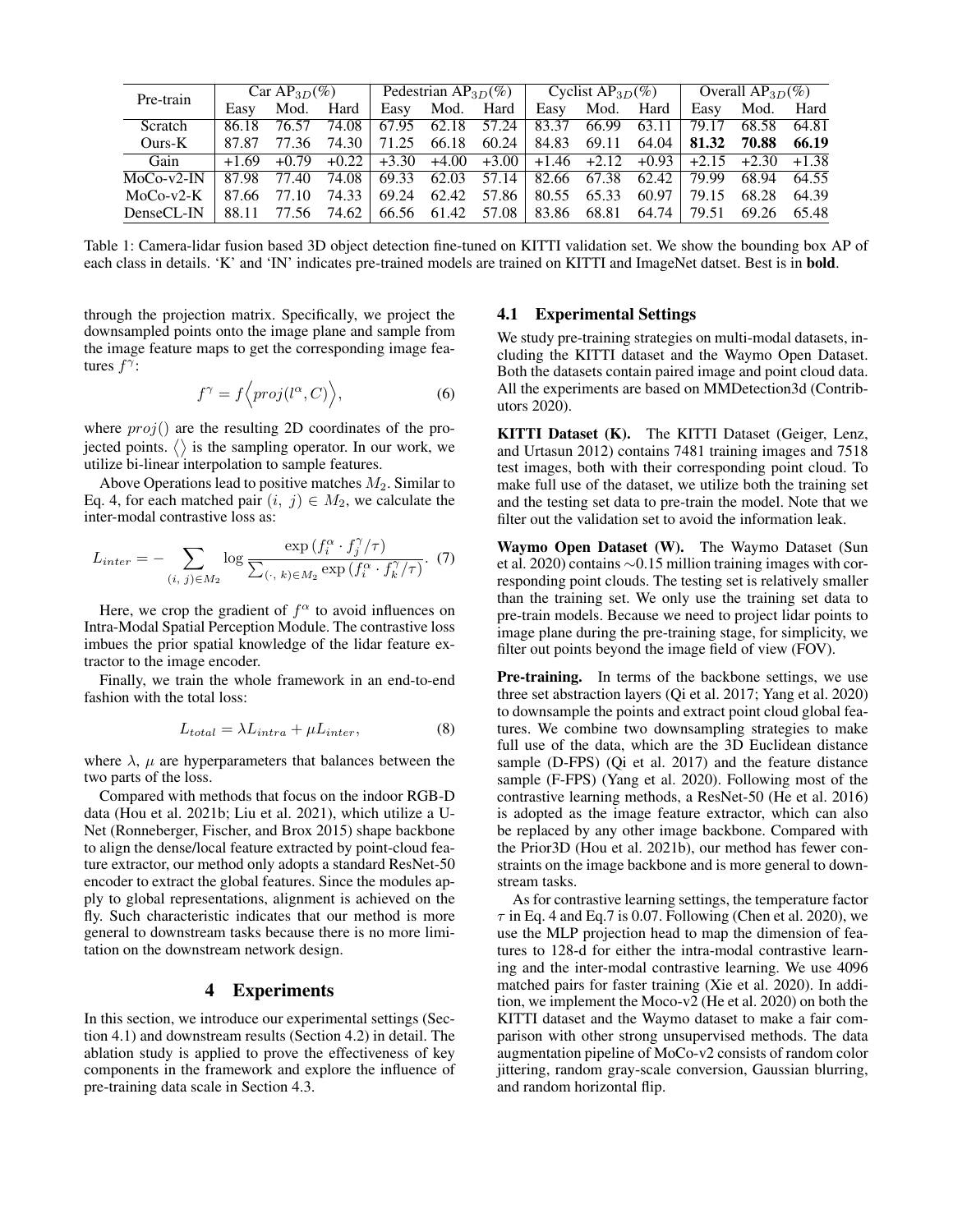| Pre-train      |             | Vehicle L1/L2 |             | Pedestrian L1/L2 |             | Cyclist L1/L2 | Overall L1/L2              |            |
|----------------|-------------|---------------|-------------|------------------|-------------|---------------|----------------------------|------------|
|                | $mAP(\%)$   | $mAPH(\%)$    | $mAP(\%)$   | mAPH $(\%)$      | $mAP(\%)$   | mAPH $(\% )$  | $mAP(\%)$                  | $mAPH(\%)$ |
| <b>Scratch</b> | 65.0/61.0   | 64.6/60.5     | 67.6/62.9   | 58.8/54.7        | 64.0/61.2   | 61.1/58.5     | 65.57/61.53 61.75/57.93    |            |
| $Ours-W$       | 66.5/62.4   | 66.1/62.0     | 69.4/64.7   | 60.5/56.3        | 64.7/62.3   | 62.3/60.0     | 66.92/63.01 63.18/59.47    |            |
| Gain           | $+1.5/+1.4$ | $+1.5/+1.5$   | $+1.8/+1.8$ | $+1.2/+1.6$      | $+0.7/+1.1$ | $+1.2/+1.5$   | $+1.35/+1.48 + 1.43/+1.54$ |            |

Table 2: Camera-lidar fusion based 3D object detection performance comparison on Waymo validation set. 'W' indicates the pre-trained models are trained on Waymo datset.

| Pre-train | RELL     | Sq R⊥    | <b>RMS.L</b> | $log\downarrow$ | $\delta_1$ <sup><math>\uparrow</math></sup> | $\delta_2\uparrow$ | $\delta_3\uparrow$ |
|-----------|----------|----------|--------------|-----------------|---------------------------------------------|--------------------|--------------------|
| Scratch   | 0.096    | 0.493    | 3.575        | 0.146           | 0.896                                       | 0.977              | 0.994              |
| Ours-W    | 0.073    | 0.285    | 2.840        | 0.113           | 0.935                                       | 0.990              | 0.998              |
| Gain      | $-0.023$ | $-0.208$ | $-0.735$     | $-0.033$        | $+0.039$                                    | $+0.013$           | $+0.004$           |
| Super-IN  | 0.068    | 0.247    | 2.712        | 0.104           | 0.946                                       | 0.993              | 0.998              |
| Ours-IN/W | 0.067    | 0.235    | 2.592        | 0.102           | 0.949                                       | 0.993              | 0.998              |
| Gain      | $-0.001$ | $-0.012$ | $-0.120$     | $-0.002$        | $+0.003$                                    |                    |                    |

Table 3: Monocular depth estimation performance comparison on KITTI dataset. 'IN/W' indicates the double finetuning pre-trained models on ImageNet and Waymo.

### 4.2 Experimental Results

3D Object Detection. We evaluate the pre-trained models by fine-tuning on the target 3D-related tasks. For earlyfusion based 3D object detection, we utilize two challenging and popular datasets, *i.e.*, KITTI and Waymo. We finetune the pre-trained models with the state-of-the-art algorithms: MVX-Net (Sindagi, Zhou, and Tuzel 2019) with Moca (Zhang, Wang, and Change Loy 2020) on KITTI. For the Waymo dataset, we find that the Moca can not improve the MVX-Net performance. Therefore, we choose to only apply the MVX-Net as our default protocol, which is still a strong baseline of early-fusion based methods. When evaluating, we use the standard  $2\times$  schedule, which is more effective on the waymo dataset.

The KITTI 3D object detection performance comparison is shown in Tab. 1. We utilize the scratch one as our baseline method. Compared with it, our method achieves the significant 2.3% moderate overall  $AP_{3D}$  gains. Furthermore, 1.38% gains on the hard overall  $AP_{3D}$  shows that our pretraining method improves the localization accuracy. To further dig into the effectiveness of the pre-training methods, we report the per-class comparison results. Our fine-tuned model can localize small objects more accurately, which is reflected in significant 4% gains on pedestrian moderate AP3D, compared with other classes. More results compared with other state-of-the-art counterpart pre-training methods can be found in Fig. 3 and the appendix:.

In Fig. 4, we report the 3D object detection results on Waymo Dataset. Waymo dataset is much larger than KITTI. Although the performance difference between pre-trained and scratch models is not obvious for larger dataset (Xie et al. 2020), our method still achieves a slight improvement even using limited data. Compared with training from scratch, our method achieves a relatively significant 1.35% mAP improvement. Similar to the results on KITTI, our finetuned model has the capability to localize small objects more accurately. We provide more results in the appendix.

| Pre-train | $AP(\%)$ | ATE                      | $\overline{\text{ASE}}$ | AOE  | AVE  | AAE  | $NDS(\%)$ |
|-----------|----------|--------------------------|-------------------------|------|------|------|-----------|
| Scratch   | 17.90    | 0.92                     | 0.30                    | 0.84 | 1.33 | 0.19 | 26.27     |
| Ours-W    | 26.18    | 0.84                     | 0.27                    | 0.67 | 1.31 | 0.17 | 33.50     |
| Gain      | $+8.28$  | $\overline{\phantom{0}}$ |                         |      |      |      | $+7.23$   |
| Super-IN  | 27.71    | 0.83                     | 0.26                    | 0.59 | 1.34 | 0.16 | 35.23     |
| Ours-IN/W | 28.36    | 0.82                     | 0.26                    | 0.62 | 1.33 | 0.16 | 35.36     |
| Gain      | $+0.65$  |                          |                         |      |      |      | $+0.13$   |

Table 4: Monocular 3D object detection performance comparison on Nuscenes dataset.

KITTI Monocular Depth Estimation. As for the monocular depth estimation, we design a simple yet strong baseline to evaluate the model performance. We provide more information of the baseline in the appendix. We evaluate the effectiveness of our method by fine-tuning pre-trained the model on the KITTI Eigen split (Eigen and Fergus 2015). All settings are the same when doing fine-tuning to make a fair comparison.

In Tab. 3, we report the KITTI monocular depth estimation performance. Compared with training from scratch, our methods achieve great improvement on all of the metrics. However, we can only obtain ∼0.15M (Million) data to pretrain our model, which is extremely smaller than the ImageNet supervised pre-training methods that can utilize ∼1M labeled data to pre-train models, therefore, there is a small performance gap between the results of Ours-W over Super-IN. To fill this gap, we propose a simple double fine-tuning strategy. We load the pre-trained Super-IN model at the beginning of our multi-modal contrastive pre-training stage and double fine-tune the model on the downstream task. As a result, our method can learn useful spatial-aware visual representations and preserve part of the semantic representations, which leads to further performance gains, especially for the 0.12m (4.4%) improvement on RMS.

Nuscenes Monocular 3D Object Detection. In terms of the monocular 3D object detection, FCOS3D (Wang et al. 2021) is fine-tuned on Nuscenes training set and evaluated on Nuscenes validation set. For simplicity, we only replace the image encoder ResNet-101 in the default config of FCOS3D with ResNet-50. When evaluating, we use the standard  $1\times$  schedule. The batch size is set to 8. Synchronized batch normalization is used. All settings are default.

We report the performance of Nuscenes monocular 3D object detection in Tab. 4. Our methods achieve significant improvement on all of the metrics compared with training from scratch. Applying the same double fine-tuning strategy, our method further boosts the performance of the Super-IN model by 0.65% mAP.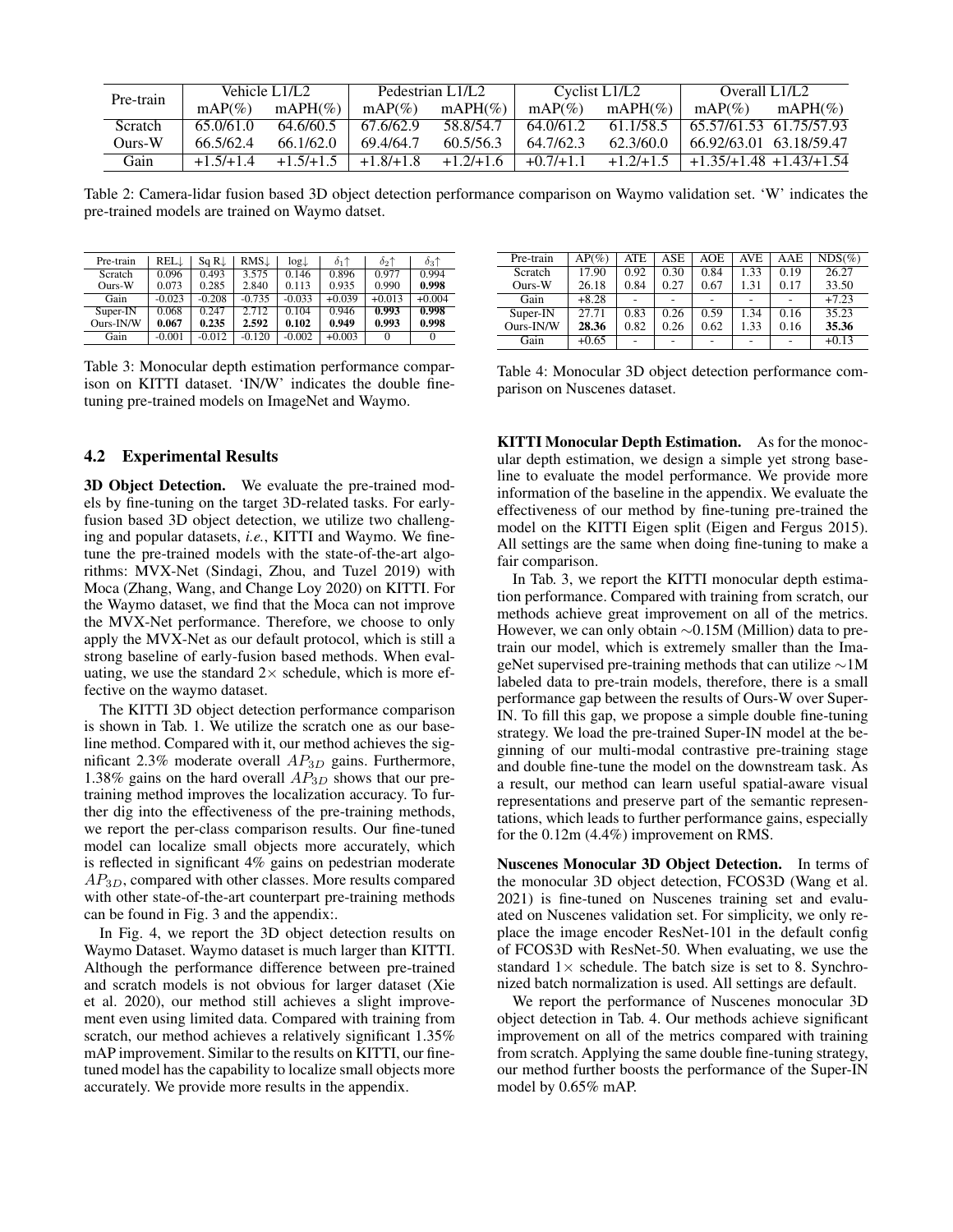| Pre-train                                             | Overall $AP_{3D}(\%)$ |       |       |  |  |
|-------------------------------------------------------|-----------------------|-------|-------|--|--|
|                                                       | Easy                  | Mod.  | Hard  |  |  |
| Scratch (Equivalent to $\lambda = 1$ , $\mu = 0$ )    | 79.17                 | 68.58 | 64.81 |  |  |
| SimIPU w/o intra-module ( $\lambda = 0$ , $\mu = 1$ ) | 79.36                 | 69.19 | 65.17 |  |  |
| SimIPU w/o inter-module ( $\lambda = 1$ , $\mu = 0$ ) | 79.17                 | 68.58 | 64.81 |  |  |
| SimIPU ( $\lambda = 1, \mu = 1$ )                     | 81.32                 | 70.88 | 66.19 |  |  |
| Greedy Assignment                                     | 78.92                 | 68.20 | 64.72 |  |  |
| Hungarian Algorithm                                   | 81.32                 | 70.88 | 66.19 |  |  |

Table 5: Ablation study on intra-modal contrastive learning module and matching strategies. We report 3D object detection performance results on KITTI validation set.



Figure 4: Fusion-based 3D object detection performance comparison on Waymo dataset. SimIPU achieves comparable results with limited multi-modal pre-training data.

#### 4.3 Ablation Study

Intra-Modal Module. Viewing the whole framework, our method can be treated as an indirect method for image feature extractors to learn a spatial-aware visual representation. Knowledge transferred from the point cloud encoder is crucial and determines the effectiveness of our method. We design the first ablation study to prove if the intra-modal contrastive learning module does have learned a useful representation. The results shown in the first block of Tab. 5 indicate that the intra-modal branch is essential in the multimodal contrastive learning framework. With the intra-modal branch, the point cloud feature extractor can learn a spatialaware visual representation and transfer it to the image encoder via inter-modal contrastive learning, which can further boost the performance of 3D-related tasks.

Matching Algorithm. We use the Hungarian Algorithm as our default assignment method, which can achieve the optimal global solution for the positive pair association. In this ablation study, we compare it with another commonly used matching algorithm: Greedy Assignment. During the matching process, this algorithm takes the nearest optimal options and repeats them. The ablation experimental results are shown in the last block of Tab. 5. Greedy assignment hampers the downstream performance. The reason may be caused by poor quality matches. It hurts the effectiveness of intra-modal contrastive learning, which is essential to learn useful representations for downstream tasks.



Figure 5: Ablation study on different pre-training data scale. We report the RMSE values on KITTI monocular depth estimation (left) and the AP results on Nuscenes monocular 3D object detection (right).

Number of Pre-training Data. In this ablation experiment, we use different amounts of training data to pre-train models on the Waymo dataset and fine-tune them on both the monocular depth estimation and the monocular 3D object detection task, to explore the influence of the number of pre-training data on downstream tasks. Results are shown in Fig. 5. One can easily observe that the performance of downstream tasks is significantly improved by the increase of pre-training data. It is in line with our intuition: a larger scale of pre-training data will further boost the performance of downstream tasks. Note that we only use ∼0.15M unlabeled data to pre-train our model. Compared with Super-IN, which utilizes ∼1M labeled data to pre-train models, our method undoubtedly shows significant competitiveness. The curves of the experimental results can thus be suggested that our method will easily surpass the Super-IN with more pretraining data. In addition, by a simple double fine-tuning strategy, our method can further boost the performance of baseline models, which indicates the friendly compatibility and generalization of our method.

# 5 Conclusion

In this paper, we propose SimIPU, a simple yet effective 2D Image and 3D Point cloud Unsupervised pre-training method, and develop a multi-modal contrastive learning framework to learn spatial-aware visual representation for 3D-related tasks in the outdoor environment. This method fills the blank of pre-training methods for outdoor multimodal datasets and achieves significant performance gains on different 3D-related downstream tasks, including fusionbased 3D object detection, monocular depth estimation, and monocular 3D object detection, with a limited number of multi-modal pre-training data. However, an inadequate of this method is that it only focuses on spatial-aware visual representation while ignores the semantic information, but even notwithstanding this limitation, our approach still shows great generalization and effectiveness on downstream tasks. In the long term, associating both the spatial and the semantic information would be a fruitful area for further work, and we will dig into more effective methods to achieve this purpose. We hope our work will encourage more research on visual representation learning for a suitable design of the cross-modal pre-training paradigm.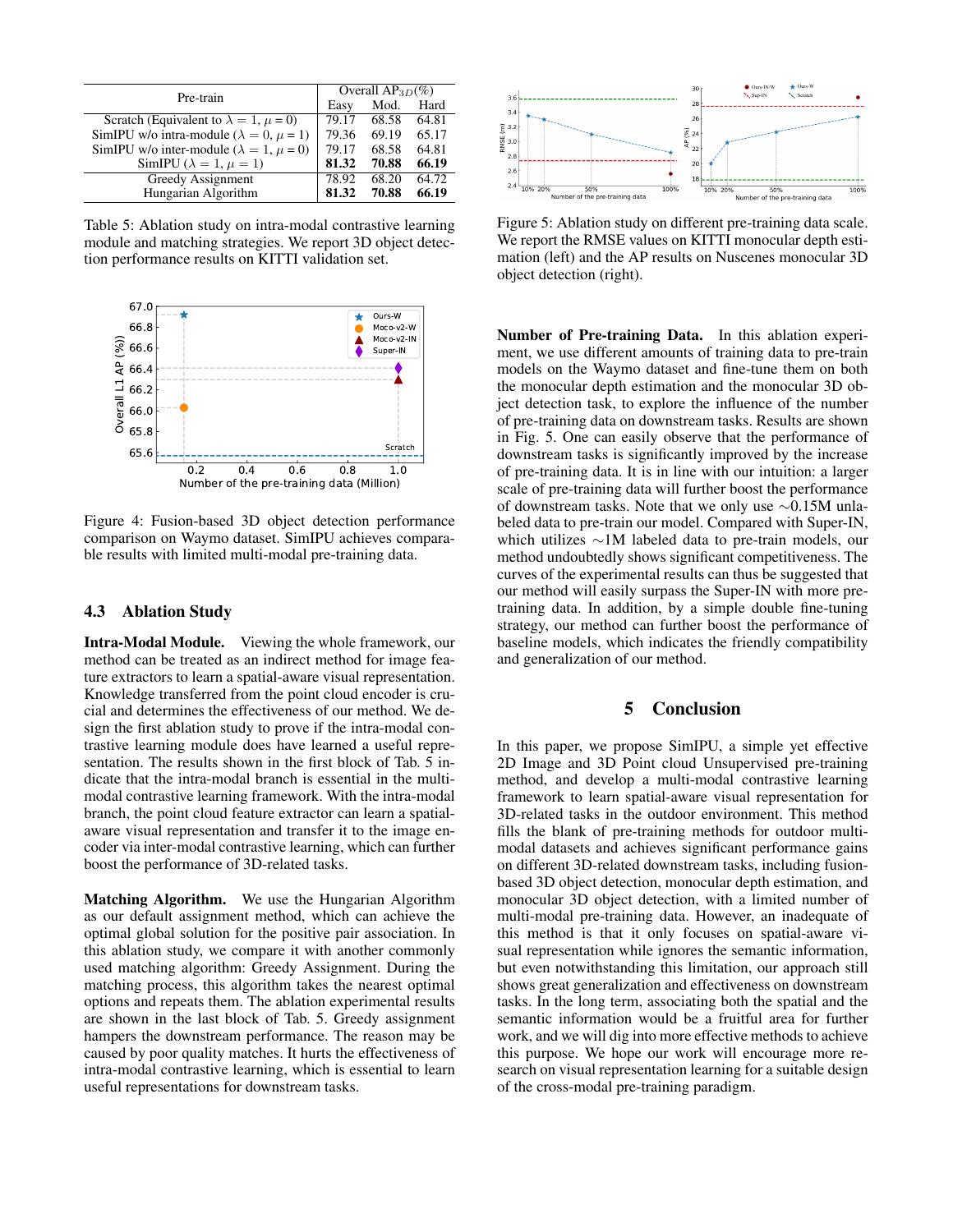# 6 Acknowledgments

The research was supported by the National Natural Science Foundation of China (61971165, 61922027), in part by the Fundamental Research Funds for the Central Universities (FRFCU5710050119). The authors would like to thank Jinghuai Zhang from the Computer Science Department of Duke University for helpful discussions on topics related to this work.

### References

Agrawal, P.; Carreira, J.; and Malik, J. 2015. Learning to see by moving. In *International Conference on Computer Vision (ICCV)*, 37–45.

Bhat, S. F.; Alhashim, I.; and Wonka, P. 2021. Adabins: Depth estimation using adaptive bins. In *Computer Vision and Pattern Recognition (CVPR)*, 4009–4018.

Brown, T. B.; Mann, B.; Ryder, N.; Subbiah, M.; Kaplan, J.; Dhariwal, P.; Neelakantan, A.; Shyam, P.; Sastry, G.; Askell, A.; et al. 2020. Language models are few-shot learners. In *Advances in Neural Information Processing Systems (NIPS)*, volume 33, 1877–1901.

Chen, T.; Kornblith, S.; Norouzi, M.; and Hinton, G. 2020. A simple framework for contrastive learning of visual representations. In *International Conference on Machine Learning (ICML)*, 1597–1607.

Chen, X.; Ma, H.; Wan, J.; Li, B.; and Xia, T. 2017. Multiview 3D object detection network for autonomous driving. In *Computer Vision and Pattern Recognition (CVPR)*, 1907– 1915.

Contributors, M. 2020. MMDetection3D: OpenMMLab next-generation platform for general 3D object detection. https://github.com/open-mmlab/mmdetection3d.

Deng, J.; Dong, W.; Socher, R.; Li, L.-J.; Li, K.; and Fei-Fei, L. 2009. ImageNet: A large-scale hierarchical image database. In *Computer Vision and Pattern Recognition (CVPR)*, 248–255.

Devlin, J.; Chang, M.-W.; Lee, K.; and Toutanova, K. 2018. BERT: Pre-training of deep bidirectional transformers for language understanding. In *North American Chapter of the Association for Computational Linguistics: Human Language Technologies (NAACL-HLT)*, 4171–4186.

Eigen, D.; and Fergus, R. 2015. Predicting depth, surface normals and semantic labels with a common multi-scale convolutional architecture. In *International Conference on Computer Vision (ICCV)*, 2650–2658.

Geiger, A.; Lenz, P.; and Urtasun, R. 2012. Are we ready for autonomous driving? the kitti vision benchmark suite. In *Computer Vision and Pattern Recognition (CVPR)*, 3354– 3361.

Gidaris, S.; Singh, P.; and Komodakis, N. 2018. Unsupervised representation learning by predicting image rotations. In *International Conference on Learning Representations (ICLR)*, volume 1.

Grill, J.-B.; Strub, F.; Altché, F.; Tallec, C.; Richemond, P. H.; Buchatskaya, E.; Doersch, C.; Pires, B. A.; Guo, Z. D.; Azar, M. G.; et al. 2020. Bootstrap your own latent: A

new approach to self-supervised learning. *arXiv preprint arXiv:2006.07733*.

He, K.; Fan, H.; Wu, Y.; Xie, S.; and Girshick, R. 2020. Momentum contrast for unsupervised visual representation learning. In *Computer Vision and Pattern Recognition (CVPR)*, 9729–9738.

He, K.; Zhang, X.; Ren, S.; and Sun, J. 2016. Deep residual learning for image recognition. In *Computer Vision and Pattern Recognition (CVPR)*, 770–778.

Hou, J.; Graham, B.; Nießner, M.; and Xie, S. 2021a. Exploring data-efficient 3D scene understanding with contrastive scene contexts. In *Computer Vision and Pattern Recognition (CVPR)*, 15587–15597.

Hou, J.; Xie, S.; Graham, B.; Dai, A.; and Nießner, M. 2021b. Pri3D: Can 3D Priors Help 2D Representation Learning? In *International Conference on Computer Vision (ICCV)*.

Jaiswal, A.; Babu, A. R.; Zadeh, M. Z.; Banerjee, D.; and Makedon, F. 2021. A survey on contrastive self-supervised learning. *Technologies*, 9(1): 2.

Jayaraman, D.; and Grauman, K. 2015. Learning image representations tied to ego-motion. In *International Conference on Computer Vision (ICCV)*, 1413–1421.

Jiang, H.; Larsson, G.; Shakhnarovich, M. M. G.; and Learned-Miller, E. 2018. Self-supervised relative depth learning for urban scene understanding. In *European Conference on Computer Vision (ECCV)*, 19–35.

Lal, S.; Prabhudesai, M.; Mediratta, I.; Harley, A. W.; and Fragkiadaki, K. 2021. CoCoNets: Continuous contrastive 3D scene representations. In *Computer Vision and Pattern Recognition (CVPR)*, 12487–12496.

Lee, S.; Kim, J.; Oh, T.-H.; Jeong, Y.; Yoo, D.; Lin, S.; and Kweon, I. S. 2019. Visuomotor Understanding for Representation Learning of Driving Scenes. In *The British Machine Vision Conference (BMVC)*.

Liang, M.; Yang, B.; Chen, Y.; Hu, R.; and Urtasun, R. 2019. Multi-task multi-sensor fusion for 3D object detection. In *Computer Vision and Pattern Recognition (CVPR)*, 7345– 7353.

Liu, Y.-C.; Huang, Y.-K.; Chiang, H.-Y.; Su, H.-T.; Liu, Z.- Y.; Chen, C.-T.; Tseng, C.-Y.; and Hsu, W. H. 2021. Learning from 2D: Pixel-to-point knowledge transfer for 3D pretraining. *arXiv preprint arXiv:2104.04687*.

Luo, C.; Yang, X.; and Yuille, A. 2021. Self-supervised pillar motion learning for autonomous driving. In *Computer Vision and Pattern Recognition (CVPR)*, 3183–3192.

Lyu, X.; Liu, L.; Wang, M.; Kong, X.; Liu, L.; Liu, Y.; Chen, X.; and Yuan, Y. 2020. HR-Depth: high resolution selfsupervised monocular depth estimation. In *AAAI Conference on Artificial Intelligence (AAAI)*.

Noroozi, M.; and Favaro, P. 2016. Unsupervised learning of visual representations by solving jigsaw puzzles. In *European Conference on Computer Vision (ECCV)*, 69–84.

Pathak, D.; Krahenbuhl, P.; Donahue, J.; Darrell, T.; and Efros, A. A. 2016. Context encoders: Feature learning